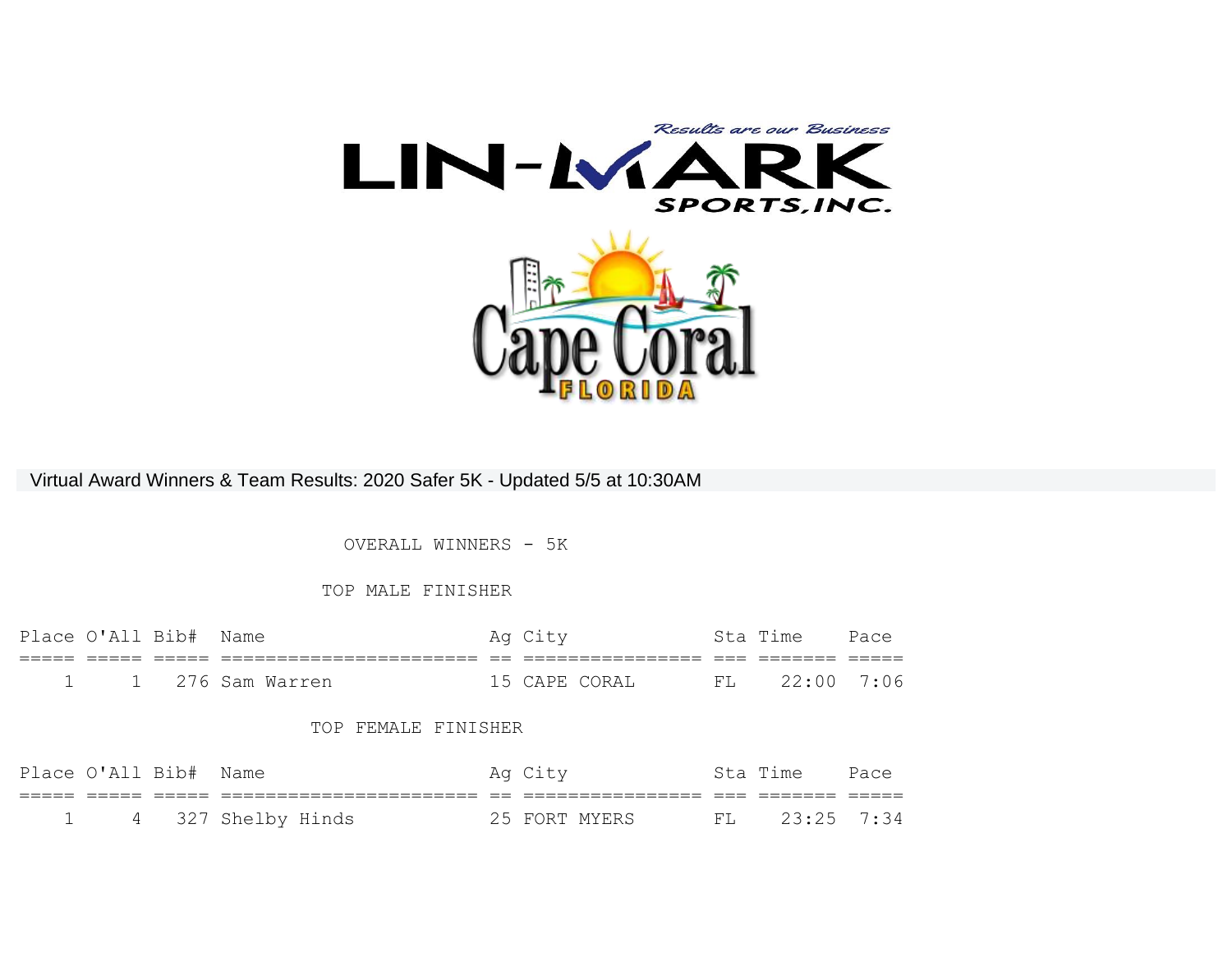#### 5K AGE-GROUP RESULTS-SORTED ON TAG TIME

MALE AGE GROUP:  $1 - 17$  (1 WINNERS)

| Place O'All Bib# Name |                                        |  | G Age City      |  | Sta Time       | Pace |
|-----------------------|----------------------------------------|--|-----------------|--|----------------|------|
|                       |                                        |  |                 |  |                |      |
|                       | 1 73 277 Zavyr Warren                  |  | M 12 Cape Coral |  | FL 44:23 14:20 |      |
|                       | FEMALE AGE GROUP: $1 - 17$ (1 WINNERS) |  |                 |  |                |      |

| Place O'All Bib# Name |                       |  | G Age City      |    | Sta Time       | Pace |
|-----------------------|-----------------------|--|-----------------|----|----------------|------|
|                       |                       |  |                 |    |                |      |
|                       | 40 268 Emily Doan     |  | F 14 Cape Coral |    | FL 34:35 11:10 |      |
|                       | 57 104 Morgan Boucher |  | F 13 Cape Coral | FL | 40:24 13:02    |      |

MALE AGE GROUP: 18 - 29 (1 WINNERS)

| Place O'All Bib# Name |                         |  | G Age City      | Sta Time          | Pace |
|-----------------------|-------------------------|--|-----------------|-------------------|------|
|                       |                         |  |                 |                   |      |
|                       | 1 2 241 Shaun Hunley    |  | M 24 Fort Myers | $FL = 22:25 7:14$ |      |
|                       | 81 227 Steven Heermance |  | M 28 Cape Coral | FL 45:20 14:38    |      |

FEMALE AGE GROUP: 18 - 29 (1 WINNERS)

| Place O'All Bib# Name |                        |  | G Age City      |    | Sta Time      | Pace |
|-----------------------|------------------------|--|-----------------|----|---------------|------|
|                       |                        |  |                 |    |               |      |
|                       | 1 7 310 Morgan Alvarez |  | F 28 Fort Myers | FL | 25:00 8:04    |      |
|                       | 26 389 Dani Spillman   |  | F 28 Cape Coral |    | FL 30:40 9:54 |      |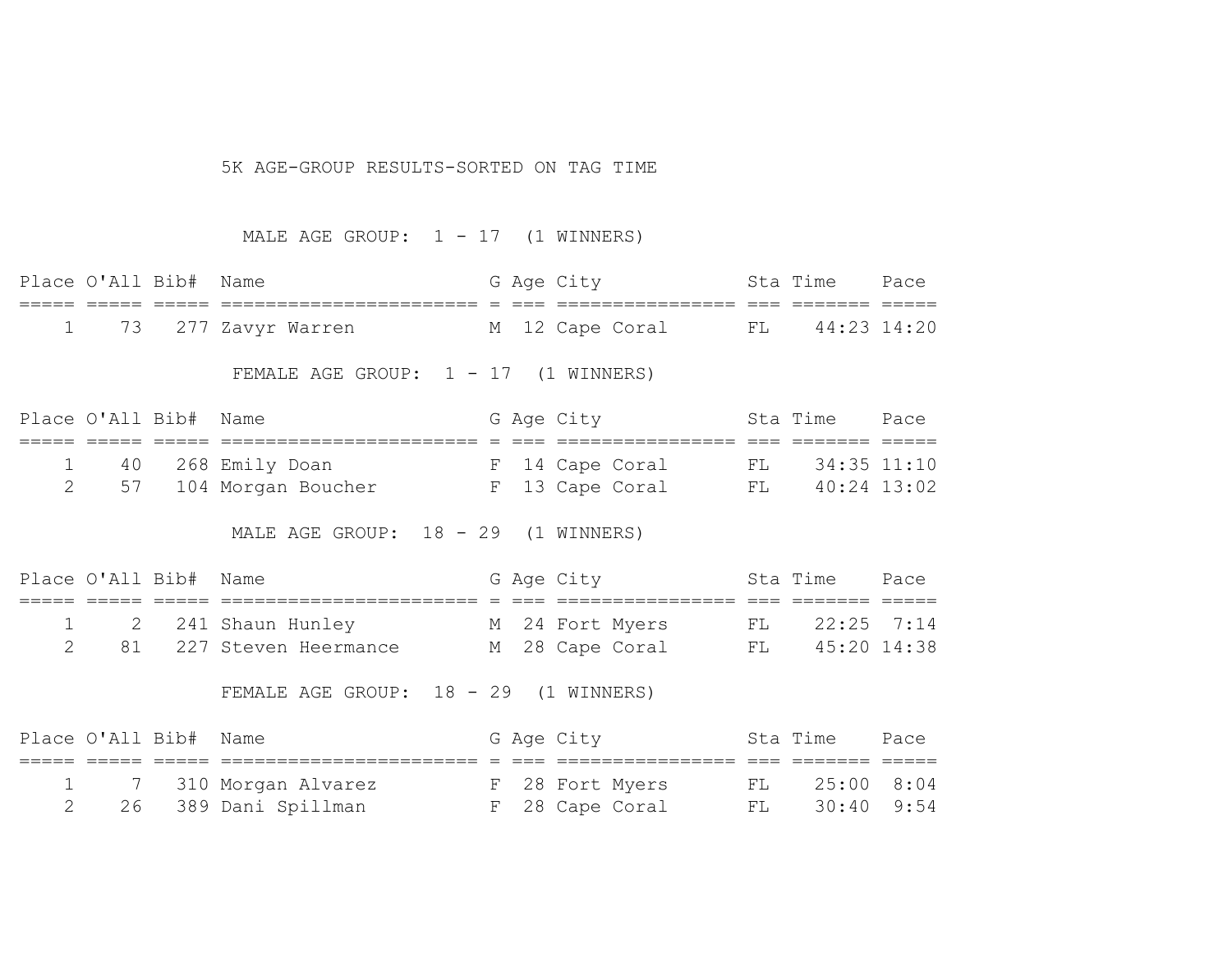|  | 3 45 169 Summer Paxton  | F 24 Cape Coral | FL 36:30 11:47 |
|--|-------------------------|-----------------|----------------|
|  | 4 51 321 Krista Marzano | F 29 Cape Coral | FL 38:36 12:28 |
|  | 5 85 346 Kaitlynn Ball  | F 27 Cape Coral | FL 45:56 14:50 |

MALE AGE GROUP: 30 - 39 (1 WINNERS)

| Place O'All Bib# Name |                         |  | G Age City        |     | Sta Time       | Pace |
|-----------------------|-------------------------|--|-------------------|-----|----------------|------|
|                       |                         |  |                   |     |                |      |
|                       | 1 3 404 Drew Osterhouse |  | M 36 Cape Coral   | FL. | 23:17 7:31     |      |
|                       | 2 12 278 Kevin Appleby  |  | M 36 Cape Coral   | FL  | 26:20 8:30     |      |
| $3 \t 13$             | 314 Cedric Ulad         |  | M 33 Philadelphia | PA  | $26:49$ $8:40$ |      |
| 15<br>$4 \quad$       | 103 Jared Boucher       |  | M 36 Cape Coral   | FL. | $27:44$ 8:57   |      |
| $5^{\circ}$           | 48 152 Tommy Roberts    |  | M 32 Cape Coral   |     | FL 37:34 12:08 |      |

FEMALE AGE GROUP: 30 - 39 (1 WINNERS)

| Place O'All Bib# Name |                         |  | G Age City |                 |     | Sta Time       | Pace |
|-----------------------|-------------------------|--|------------|-----------------|-----|----------------|------|
|                       |                         |  |            |                 |     |                |      |
|                       | 1 14 112 Danielle Lamay |  |            | F 37 Cape Coral | FL  | 26:50 8:40     |      |
| 2 20                  | 423 Alyssa Pica         |  |            | F 38 Cape Coral | FL. | 28:23 9:10     |      |
|                       | 3 22 390 Jill Gurgal    |  |            | F 36 Fort Myers | FL. | $29:15$ $9:27$ |      |
| $\overline{4}$        | 24 407 Jessica Perez    |  |            | F 32 Cape Coral | FL. | 30:23          | 9:49 |
|                       | 5 25 237 Erica Vickers  |  |            | F 36 Cape Coral | FL  | $30:24$ 9:49   |      |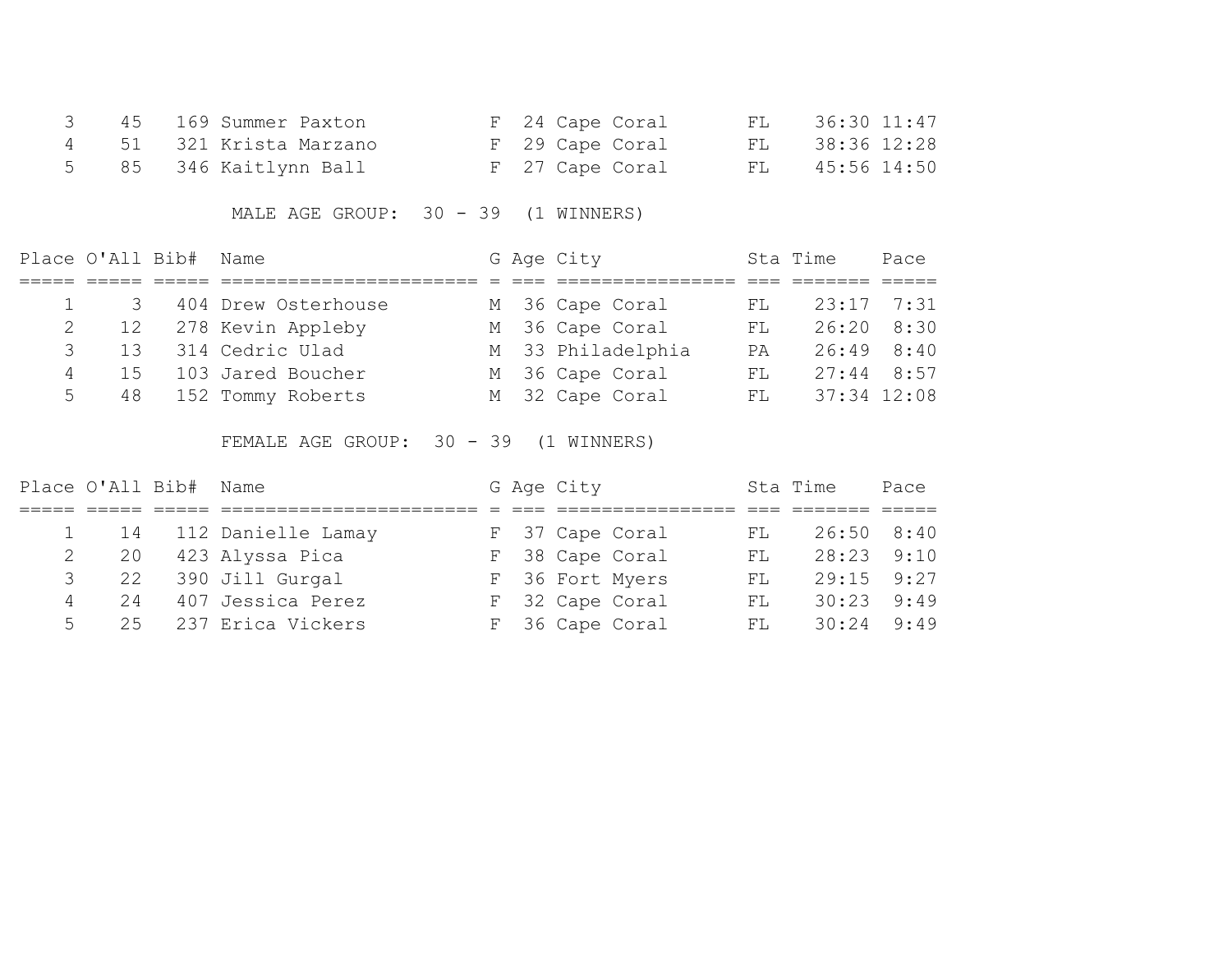### MALE AGE GROUP: 40 - 49 (1 WINNERS)

| Place O'All Bib# Name |    |                          |  | G Age City      |     | Sta Time      | Pace            |
|-----------------------|----|--------------------------|--|-----------------|-----|---------------|-----------------|
|                       |    |                          |  |                 |     |               |                 |
|                       |    | 1 17 307 Chris Blexrud   |  | M 45 Cape Coral | FL  | 27:56 9:01    |                 |
|                       |    | 2 75 194 Jorge Maldonado |  | M 45 Cape Coral | FL  |               | $44:33$ $14:23$ |
|                       |    | 3 76 115 Jeff Bristow    |  | M 41 Cape Coral | FL. |               | $44:42$ $14:26$ |
| 4                     | 97 | 334 Sery Crosby          |  | M 41 Naples     | FL. | $47:45$ 15:25 |                 |
|                       |    | 5 137 261 J.P. Terrasi   |  | M 49 Cape Coral | FL  | 58:56 19:01   |                 |

FEMALE AGE GROUP: 40 - 49 (1 WINNERS)

| Place O'All Bib# Name |                                 |                          |  | G Age City      |     | Sta Time        | Pace |
|-----------------------|---------------------------------|--------------------------|--|-----------------|-----|-----------------|------|
|                       |                                 |                          |  |                 |     |                 |      |
|                       |                                 | 1 19 275 Jennifer Warren |  | F 42 Cape Coral | FL  | $28:20$ 9:09    |      |
| 2                     | 34                              | 125 Shannon Robison      |  | F 45 Cape Coral | FL  | $32:46$ 10:35   |      |
|                       | $\mathcal{S}$ and $\mathcal{S}$ | 37 273 Anna Pietila      |  | F 40 Bokeelia   | FL. | 33:30 10:49     |      |
| $\overline{4}$        |                                 | 42 101 Jennifer Craft    |  | F 42 Cape Coral | FL. | $35:42$ $11:31$ |      |
|                       | $5 -$                           | 46 354 Dawn Miulli       |  | F 49 Cape Coral | FL. | $36:42$ $11:51$ |      |

MALE AGE GROUP: 50 - 59 (1 WINNERS)

| Place O'All Bib# Name |    |                             |  | G Age City |                 |    | Sta Time        | Pace        |
|-----------------------|----|-----------------------------|--|------------|-----------------|----|-----------------|-------------|
|                       |    |                             |  |            |                 |    |                 |             |
|                       |    | 1 9 201 David Worboys       |  |            | M 57 Cape Coral | FL | $25:10$ 8:08    |             |
|                       | 11 | 185 Dan Jewett              |  |            | M 50 Cape Coral | FL | 26:01 8:24      |             |
| $\mathcal{B}$         |    | 31 410 Mark Guidroz         |  |            | M 58 Fort Myers | FL | $31:38$ $10:13$ |             |
| 4                     |    | 43 189 Shawn McNutt         |  |            | M 58 Cape Coral | FL |                 | 36:00 11:37 |
|                       |    | 5 135 255 Michael Manginell |  |            | M 53 Cape Coral | FL |                 | 58:12 18:47 |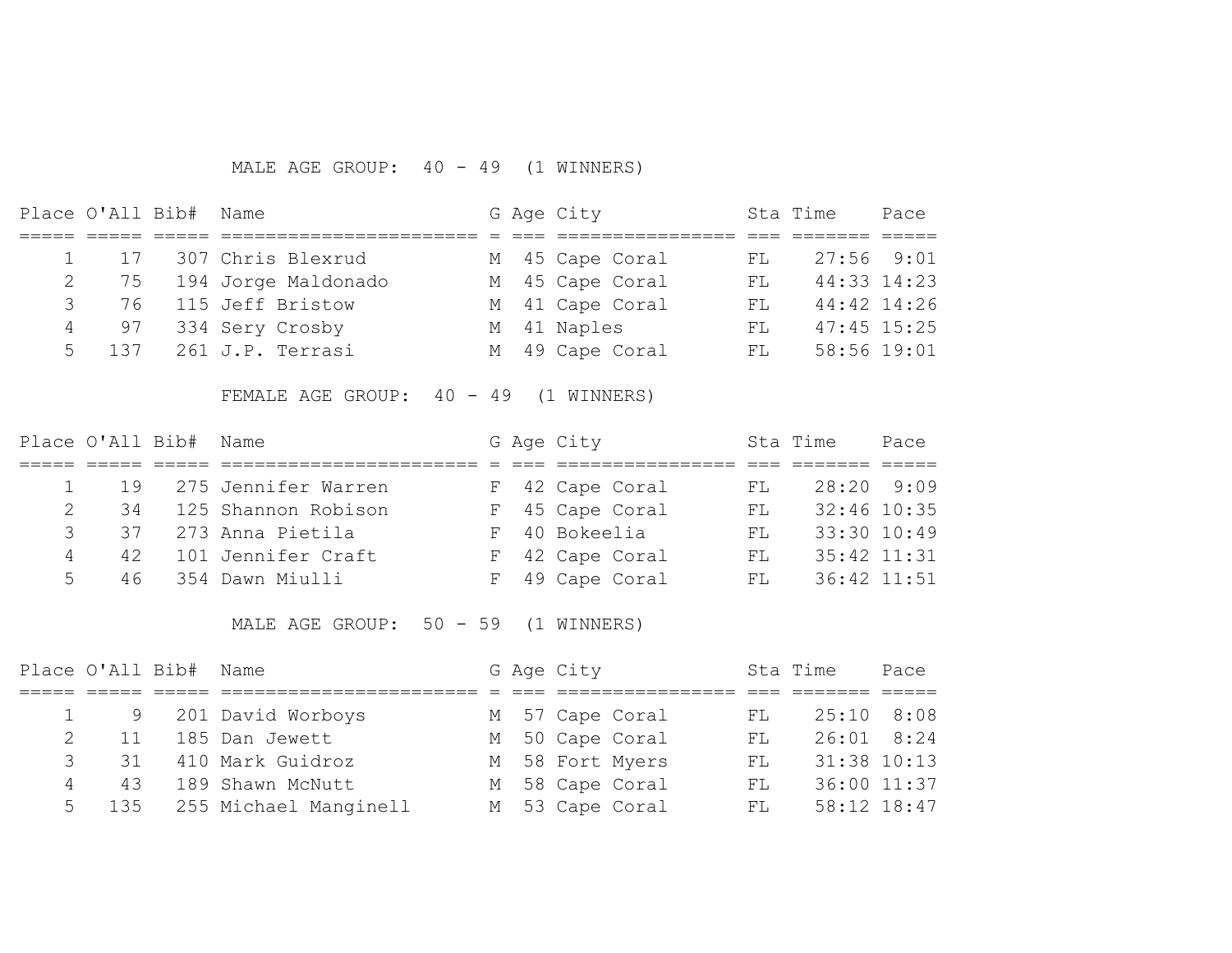# FEMALE AGE GROUP: 50 - 59 (1 WINNERS)

| Place O'All Bib# Name |                      |  | G Age City               |                            | Sta Time        | Pace |
|-----------------------|----------------------|--|--------------------------|----------------------------|-----------------|------|
|                       |                      |  |                          |                            |                 |      |
|                       | 16 380 Denise Simard |  | F 58 North Fort Myers FL |                            | $27:45$ 8:58    |      |
| 21                    | 167 Frances Haas     |  | F 53 Cape Coral          | $\mathop{\rm FL}\nolimits$ | $28:38$ $9:15$  |      |
| 32<br>3               | 308 Lori Holstein    |  | F 56 Fort Myers          | FL                         | $32:05$ $10:21$ |      |
| 4 36                  | 120 Lynette Schultz  |  | F 54 Cape Coral          | FL                         | 33:30 10:49     |      |
|                       | 5 38 239 Becky Kratt |  | F 50 Fort Myers Beach FL |                            | 33:33 10:50     |      |

MALE AGE GROUP: 60 - 69 (1 WINNERS)

|               | Place O'All Bib# Name |                         |  | G Age City      |     | Sta Time        | Pace |
|---------------|-----------------------|-------------------------|--|-----------------|-----|-----------------|------|
|               |                       |                         |  |                 |     |                 |      |
|               |                       | 5 426 John Bates        |  | M 69 Captiva    | FL  | $23:55$ 7:43    |      |
|               |                       | 6 290 Paul Corzatt      |  | M 67 Cape Coral | FL. | $24:11$ 7:49    |      |
| $\mathcal{S}$ |                       | 8 373 Russell Kohl      |  | M 65 Appleton   | WI  | 25:06 8:06      |      |
| 4             | 30                    | 312 Tom Hayden          |  | M 63 Cape Coral | FL. | $31:10$ $10:04$ |      |
| 5             | 52                    | 209 Richard Defrancisco |  | M 63 Fort Myers | FL  | 38:53 12:33     |      |

FEMALE AGE GROUP: 60 - 69 (1 WINNERS)

|   | Place O'All Bib# Name                |                       |  | G Age City        |     | Sta Time   | Pace |
|---|--------------------------------------|-----------------------|--|-------------------|-----|------------|------|
|   |                                      |                       |  |                   |     |            |      |
|   | $1 \t 10$                            | 207 Kelly Maggiacomo  |  | F 60 Estero       | FL  | 26:00 8:24 |      |
|   | 18<br>$2 \left( \frac{1}{2} \right)$ | 235 Nancy Gonzalez    |  | F 67 Cape Coral   | FL  | 28:13      | 9:07 |
| 3 | 23                                   | 349 Francine Golden   |  | F 62 Lehigh Acres | FL. | 30:22      | 9:48 |
|   | 27                                   | 249 Beverly Borgstrom |  | F 69 Cape Coral   | FL  | 30:43      | 9:55 |
| 5 | 28                                   | 238 Andrea Miller     |  | F 65 Naples       | FL. | 30:49      | 9:57 |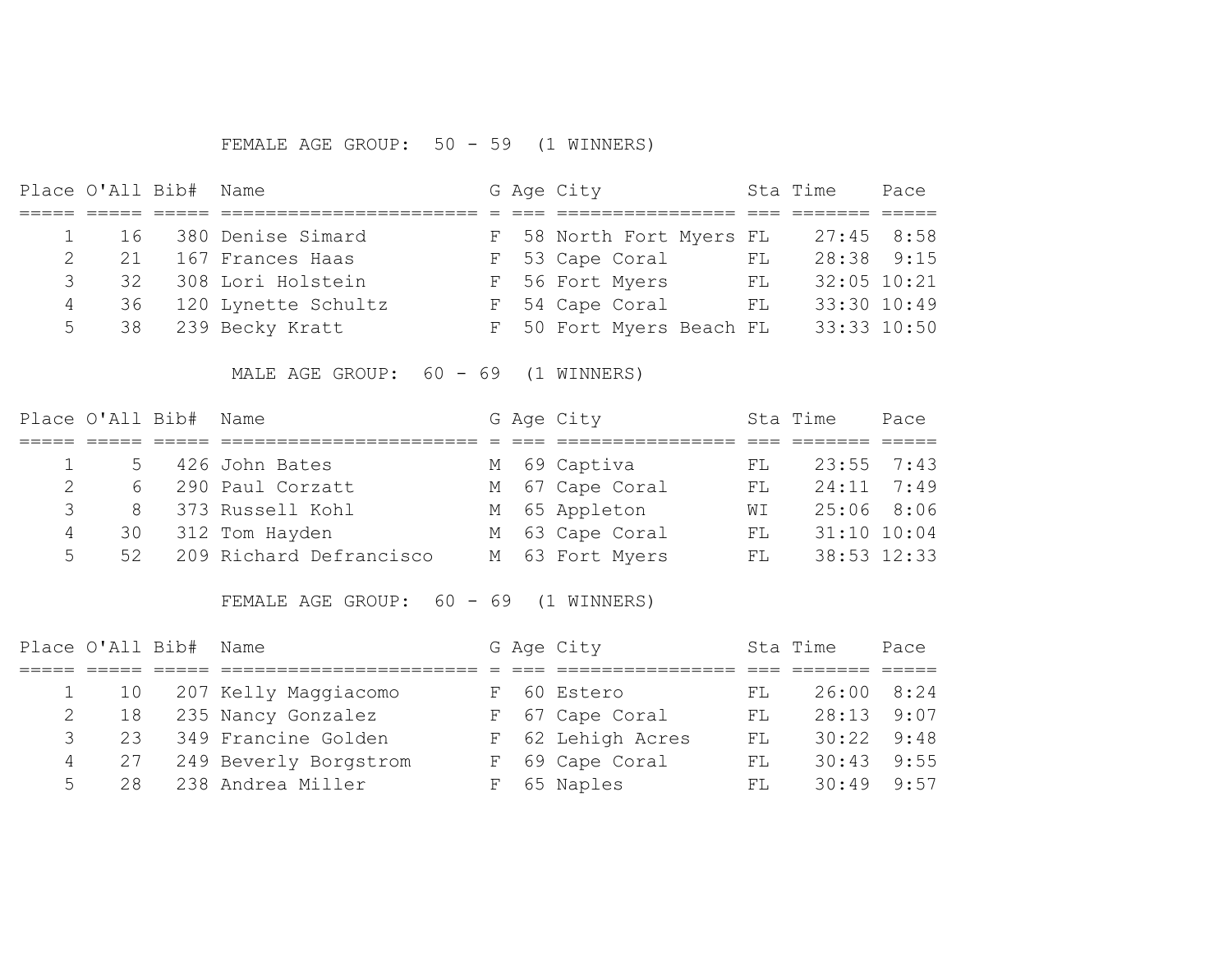# MALE AGE GROUP: 70 - 99 (1 WINNERS)

| Place O'All Bib# Name |       |                                                |  | G Age City |                 |      | Sta Time         | Pace |
|-----------------------|-------|------------------------------------------------|--|------------|-----------------|------|------------------|------|
|                       |       |                                                |  |            |                 |      |                  |      |
|                       |       | 49 355 Michael Schneider-Chris M 73 Cape Coral |  |            |                 | FT.  | $37:47$ $12:12$  |      |
|                       |       | 2 66 369 Major Weber                           |  |            | M 78 Cape Coral | FL   | $42:34$ $13:44$  |      |
|                       |       | 3 121 211 Richard Beasley                      |  |            | M 75 Cape Coral | FL 5 | 54:12 17:30      |      |
|                       |       | 4 139 377 Rusty Shunk                          |  |            | M 77 Cape Coral | FT.  | $59:23$ $19:10$  |      |
|                       | 5 151 | 287 Dennis MacNamara                           |  |            | M 72 Cape Coral |      | FL 1:04:00 20:39 |      |

FEMALE AGE GROUP: 70 - 99 (1 WINNERS)

|   | Place O'All Bib# Name |                             |  | G Age City      |     | Sta Time        | Pace        |
|---|-----------------------|-----------------------------|--|-----------------|-----|-----------------|-------------|
|   |                       |                             |  |                 |     |                 |             |
|   | 67                    | 370 Rose Weber              |  | F 75 Cape Coral | FL. | $42:35$ $13:45$ |             |
|   | 2 69                  | 224 Kathy Cotroneo          |  | F 74 Cape Coral | FL. | $43:05$ 13:54   |             |
|   | 3 101                 | 340 Patricia Hoft           |  | F 86 Naples     | FL  | 48:02 15:30     |             |
| 4 | 119                   | 210 Diane France            |  | F 74 Cape Coral | FL. |                 | 54:00 17:26 |
|   |                       | 5 123 288 Maryann MacNamara |  | F 73 Cape Coral | FL  | 55:00 17:45     |             |

Scroll down to the next page for team results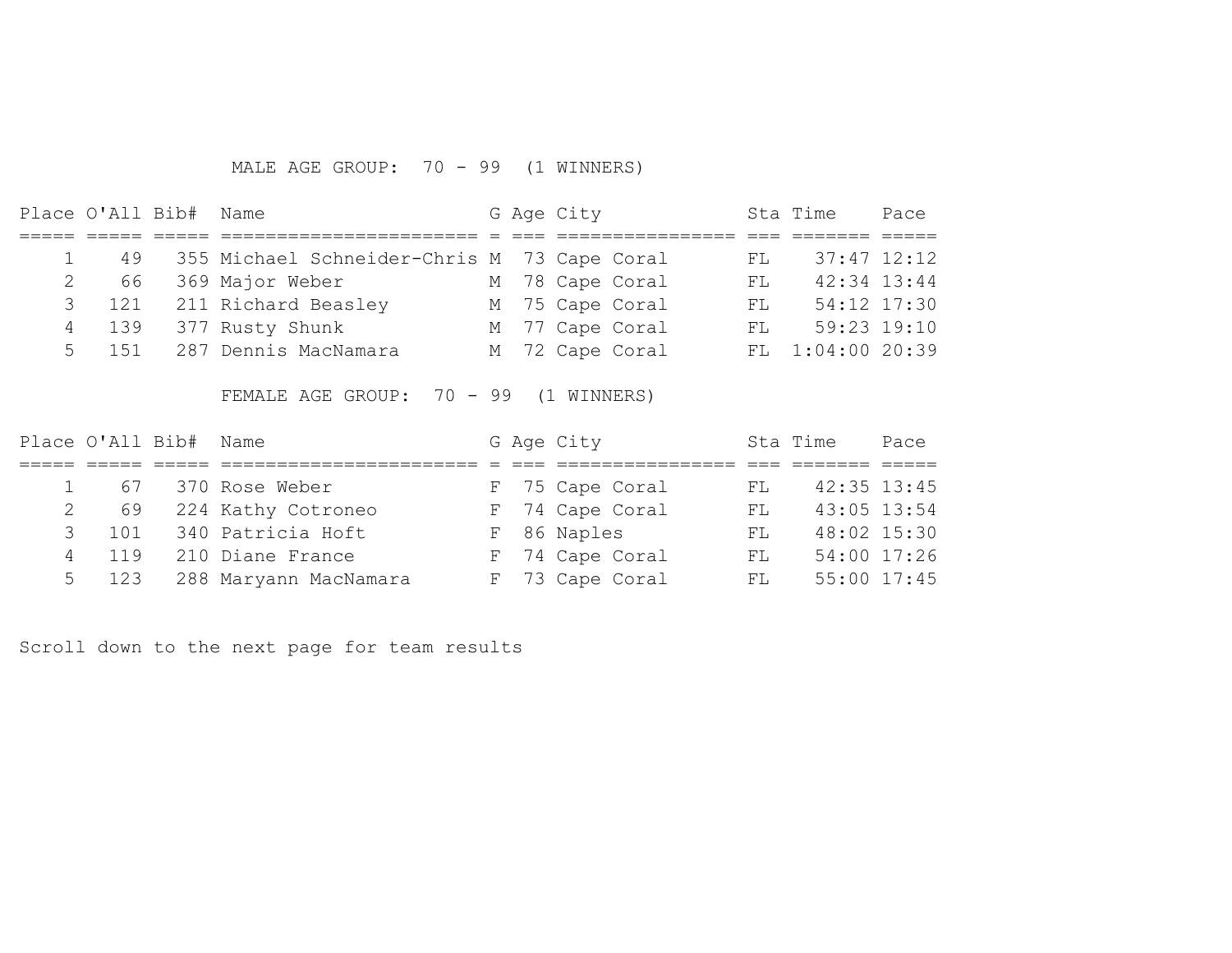| 5K TEAM RESULTS - A TEAM MUST FINISH 3 PERSONS TO BE SCORED |         |
|-------------------------------------------------------------|---------|
| 1. 1:23:12 Baby got Track                                   | (27:44) |
| 1 23:17 404 Drew Osterhouse M 36                            |         |
| 2 29:15 390 Jill Gurgal                                     | F 36    |
| 3 30:40 389 Dani Spillman F 28                              |         |
| 4 ( 44:54) 391 Mary Belfi                                   | F 58    |
| 5 ( 47:49) 385 Stephanie Schmitt F 30                       |         |
| 6 ( 47:49) 386 Jennifer Hall F 43                           |         |
| 2. 1:33:15 GCMC SNU                                         | 31:05)  |
| 1 25:00 310 Morgan Alvarez F 28                             |         |
| 2 28:38 167 Frances Haas F 53                               |         |
| 3 39:37 173 Tracy Pelletier F 53                            |         |
| 4 ( 45:50) 171 Alison Duffey F 46                           |         |
| 3. 1:51:37 Twins & Crew 4 Lee Health (37:13)                |         |
| 1 36:30 169 Summer Paxton F 24                              |         |
| 2 37:33 151 Heather Plummer F 32                            |         |
| 3 37:34 152 Tommy Roberts M 32                              |         |
| 4 ( 49:34) 315 Tammy Whitaker F 48                          |         |
| 5 ( 56:10) 170 Walter Ilczyszyn M 63                        |         |
| 6 ( 56:15) 168 Lora Guglielmini F 52                        |         |

----------------------------------------------------------------------------